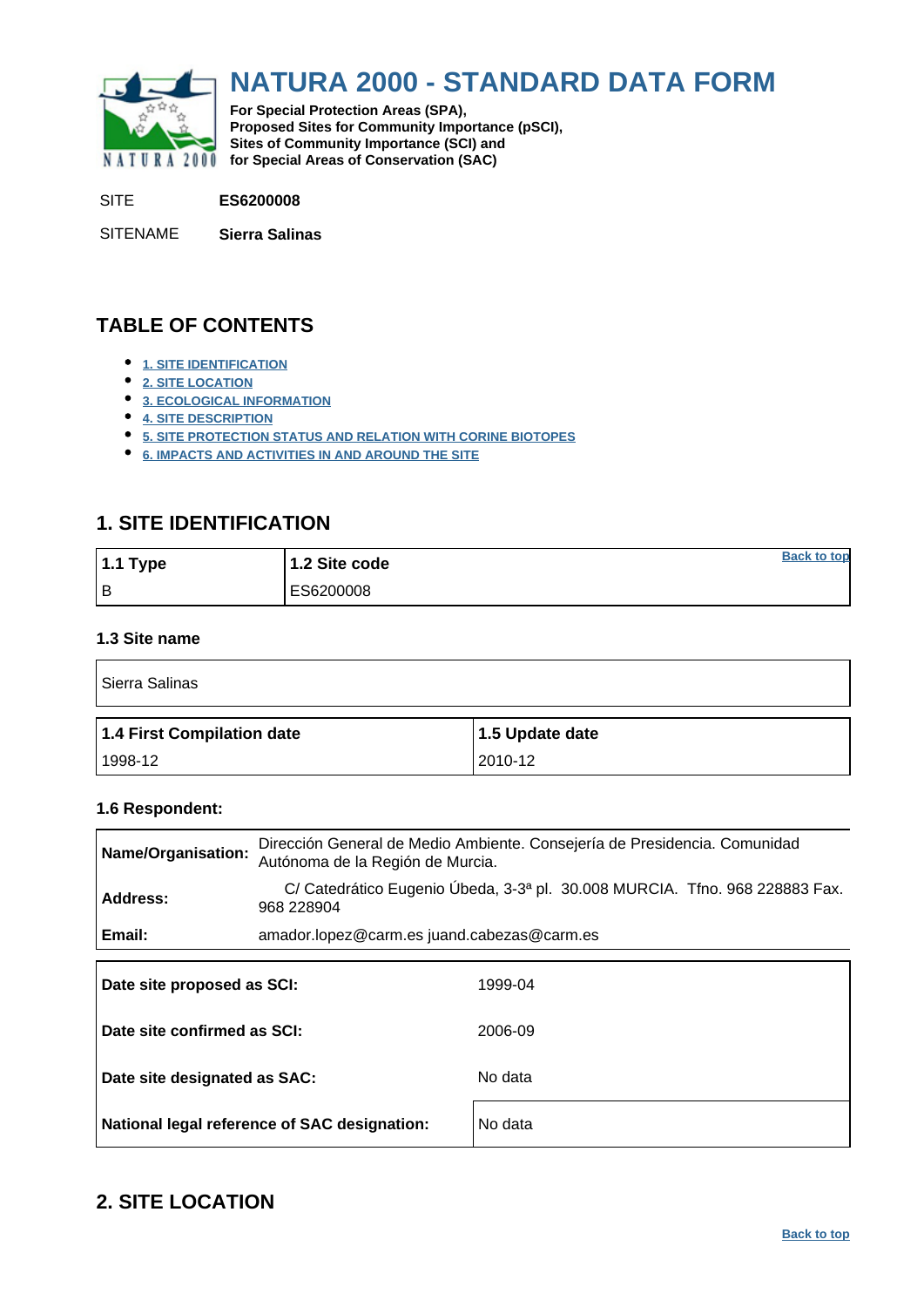#### **2.1 Site-centre location [decimal degrees]:**

| Longitude<br>$-1.0375$ | Latitude<br>38.493333333333333 |
|------------------------|--------------------------------|
| 2.2 Area [ha]:         | 2.3 Marine area [%]            |
| 1337.78                | 0.0                            |
|                        |                                |

#### **2.4 Sitelength [km]:**

0.0

#### **2.5 Administrative region code and name**

| <b>NUTS level 2 code</b> | <b>Region Name</b> |
|--------------------------|--------------------|
| <b>ES62</b>              | Región de Murcia   |

**[Back to top](#page-0-0)**

#### **2.6 Biogeographical Region(s)**

Mediterranean (0.0 %)

### <span id="page-1-0"></span>**3. ECOLOGICAL INFORMATION**

#### **3.1 Habitat types present on the site and assessment for them**

**Annex I Habitat types Site assessment Code PF NP Cover [ha] Cave [number] Data quality A|B|C|D A|B|C Representativity Relative Surface Conservation Global** 4030  $\parallel$  9.7537  $\parallel$  A C A A 4090  $\parallel$   $\parallel$  4.7771  $\parallel$  B  $\parallel$  B  $\parallel$  B  $\parallel$  B  $\parallel$  B 5210  $\blacksquare$  174.8959 B B C B B 5330 **b**  $\begin{array}{|c|c|c|c|c|c|}\n\hline\n\end{array}$  60.4272  $\begin{array}{|c|c|c|c|c|}\n\hline\n\end{array}$  B  $\begin{array}{|c|c|c|c|}\n\hline\n\end{array}$  B  $\begin{array}{|c|c|c|c|}\n\hline\n\end{array}$  B 6110  $\begin{array}{|c|c|c|c|c|}\n\hline\n & 22.9235 & A & C & A & A\n\end{array}$ 6220<mark>8</mark>  $\parallel$  350.4335 B B B C B B 8210  $\parallel$  111.7052  $\parallel$  A  $\parallel$  A  $\parallel$  A  $\parallel$  A <sup>9340</sup> 101.1111 B C B B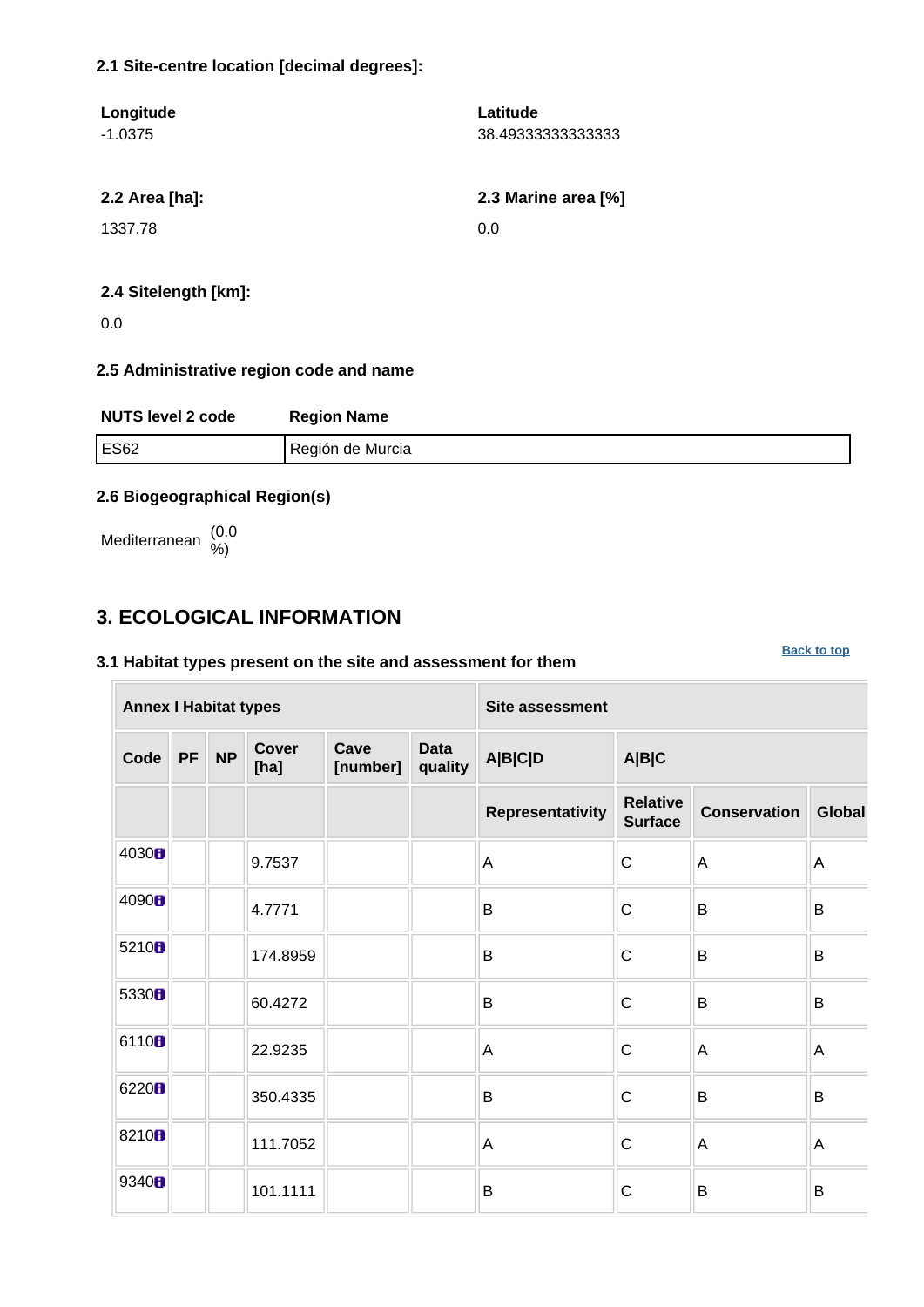- **PF:** for the habitat types that can have a non-priority as well as a priority form (6210, 7130, 9430) enter "X" in the column PF to indicate the priority form.
- **NP:** in case that a habitat type no longer exists in the site enter: x (optional)
- **Cover:** decimal values can be entered
- **Caves:** for habitat types 8310, 8330 (caves) enter the number of caves if estimated surface is not available.
- **Data quality:** G = 'Good' (e.g. based on surveys); M = 'Moderate' (e.g. based on partial data with some extrapolation);  $P = 'Poor'$  (e.g. rough estimation)

#### **3.2 Species referred to in Article 4 of Directive 2009/147/EC and listed in Annex II of Directive 92/43/EEC and site evaluation for them**

| <b>Species</b> |      |                                     | Population in the site |           |              |             |              |   | Site assessment |   |                |                        |                |       |
|----------------|------|-------------------------------------|------------------------|-----------|--------------|-------------|--------------|---|-----------------|---|----------------|------------------------|----------------|-------|
| Group          | Code | <b>Scientific</b><br><b>Name</b>    | $\mathbf S$            | <b>NP</b> | <b>Type</b>  | <b>Size</b> |              |   |                 |   | Cat.           | <b>Data</b><br>quality | <b>A B C D</b> | A B C |
|                |      |                                     |                        |           |              | Min         | <b>Max</b>   |   |                 |   | <b>C R V P</b> |                        | Pop.           | Cons. |
| B              | A255 | <b>Anthus</b><br>campestris         |                        |           | $\mathsf{r}$ |             |              |   | $\mathsf{P}$    |   | $\mathsf C$    | ${\bf C}$              |                |       |
| B              | A257 | <b>Anthus</b><br>pratensis          |                        |           | W            |             |              |   | $\mathsf{P}$    |   | $\mathsf C$    | $\mathsf C$            |                |       |
| B              | A226 | <b>Apus apus</b>                    |                        |           | $\mathsf{r}$ |             |              |   | $\mathsf{P}$    |   | $\mathsf C$    | B                      |                |       |
| B              | A228 | <b>Apus melba</b>                   |                        |           | $\mathsf{r}$ |             |              |   | P               |   | $\mathsf C$    | B                      |                |       |
| B              | A091 | <b>Aquila</b><br>chrysaetos         |                        |           | р            |             |              |   | P               |   | $\mathsf C$    | B                      |                |       |
| B              | A215 | <b>Bubo bubo</b>                    |                        |           | p            | 3           | 3            | p |                 | G | $\mathsf C$    | B                      |                |       |
| B              | A133 | <b>Burhinus</b><br>oedicnemus       |                        |           | р            |             |              |   | P               |   | $\mathsf C$    | B                      |                |       |
| B              | A243 | <b>Calandrella</b><br>brachydactyla |                        |           | р            |             |              |   | $\mathsf{P}$    |   | $\mathsf C$    | $\mathbf C$            |                |       |
| B              | A225 | <b>Caprimulgus</b><br>ruficollis    |                        |           | $\mathsf{r}$ |             |              |   | $\mathsf{P}$    |   | $\mathsf C$    | B                      |                |       |
| B              | A365 | <b>Carduelis</b><br>spinus          |                        |           | W            |             |              |   | P               |   | $\mathsf C$    | B                      |                |       |
| B              | A268 | <b>Cercotrichas</b><br>galactotes   |                        |           | $\mathsf{r}$ |             |              |   | $\mathsf{P}$    |   | C              | B                      |                |       |
| B              | A288 | Cettia cetti                        |                        |           | W            |             |              |   | P               |   | $\mathsf C$    | $\mathsf C$            |                |       |
| B              | A080 | <b>Circaetus</b><br>gallicus        |                        |           | p            |             |              |   | $\mathsf{P}$    |   | $\mathsf C$    | B                      |                |       |
| Β              | A211 | <b>Clamator</b><br>glandarius       |                        |           | r            |             |              |   | $\mathsf{P}$    |   | $\mathsf C$    | B                      |                |       |
| B              | A212 | <b>Cuculus</b><br>canorus           |                        |           | $\mathsf{r}$ |             |              |   | $\mathsf{P}$    |   | $\mathbf C$    | B                      |                |       |
| B              | A253 | <b>Delichon</b><br>urbica           |                        |           | r            |             |              |   | P               |   | $\mathsf C$    | B                      |                |       |
| B              | A381 | <b>Emberiza</b><br>schoeniclus      |                        |           | W            |             |              |   | P               |   | $\mathbf C$    | B                      |                |       |
| B              | A095 | <b>Falco</b><br>naumanni            |                        |           | r            |             |              |   | P               |   | $\mathbf C$    | B                      |                |       |
| B              | A103 | <b>Falco</b><br>peregrinus          |                        |           | p            | $\mathbf 1$ | $\mathbf{1}$ | p |                 | G | $\mathbf C$    | B                      |                |       |
|                |      |                                     |                        |           |              |             |              |   |                 |   |                |                        |                |       |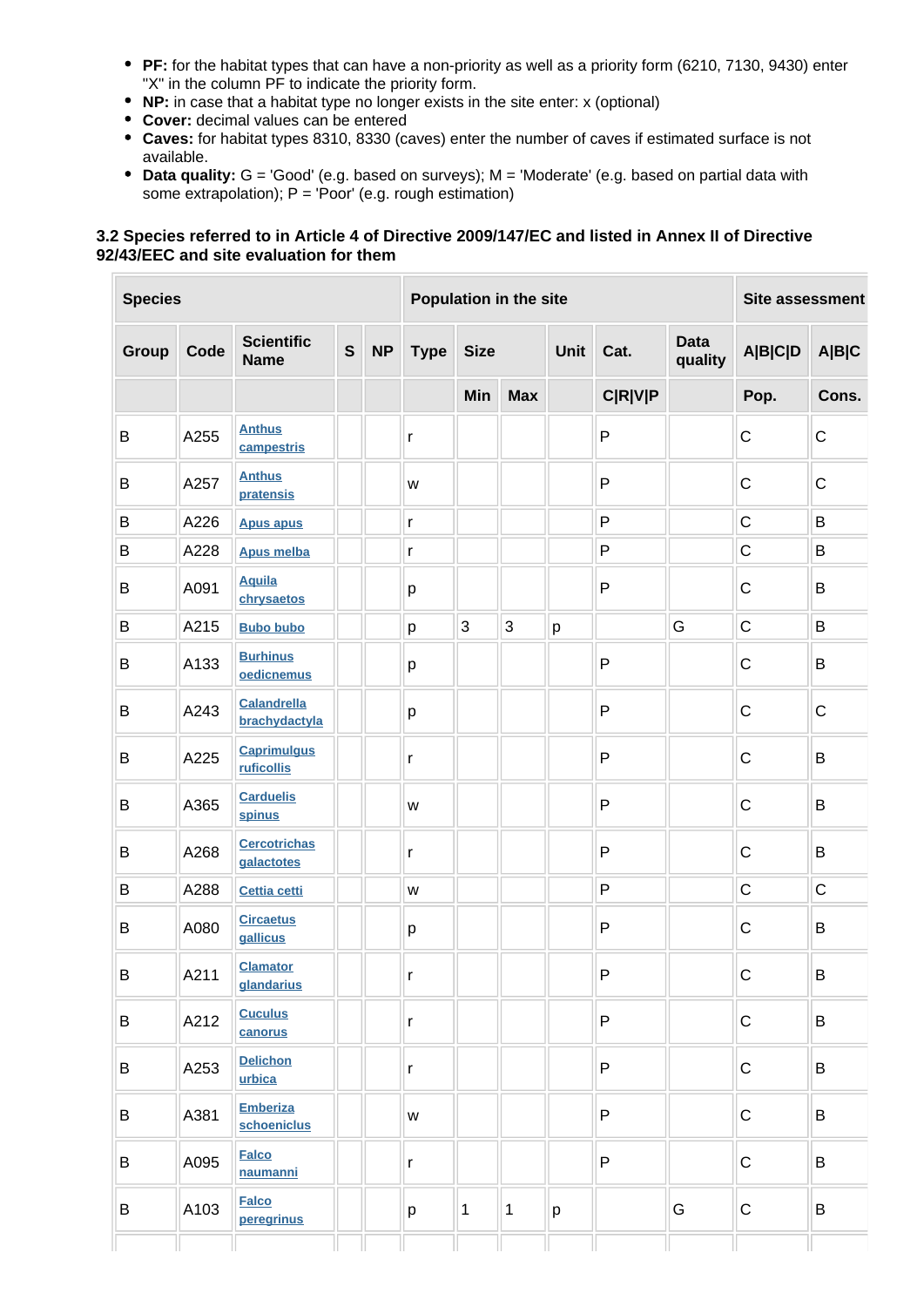| B | A099 | <b>Falco</b><br>subbuteo           | r             | $\mathsf{P}$ | $\mathsf C$ | B           |
|---|------|------------------------------------|---------------|--------------|-------------|-------------|
| B | A245 | Galerida<br>theklae                | р             | $\mathsf{P}$ | $\mathsf C$ | B           |
| B | A092 | <b>Hieraaetus</b><br>pennatus      | p             | $\mathsf{P}$ | $\mathsf C$ | B           |
| B | A251 | <b>Hirundo</b><br>rustica          | r             | P            | $\mathsf C$ | B           |
| B | A341 | <b>Lanius senator</b>              | $\mathsf{r}$  | P            | $\mathsf C$ | B           |
| B | A246 | Lullula arborea                    | р             | P            | $\mathsf C$ | B           |
| B | A271 | Luscinia<br>megarhynchos           | $\mathsf{r}$  | P            | C           | ${\bf C}$   |
| B | A242 | Melanocorypha<br>calandra          | p             | P            | $\mathsf C$ | B           |
| B | A230 | <b>Merops</b><br>apiaster          | r             | P            | $\mathsf C$ | B           |
| M | 1310 | <b>Miniopterus</b><br>schreibersii | р             | $\mathsf{P}$ | $\mathsf C$ | B           |
| B | A278 | <b>Oenanthe</b><br>hispanica       | $\mathsf{r}$  | P            | $\mathsf C$ | B           |
| B | A279 | <b>Oenanthe</b><br>leucura         | р             | P            | $\mathbf C$ | B           |
| B | A277 | <b>Oenanthe</b><br>oenanthe        | $\mathsf{r}$  | P            | $\mathsf C$ | B           |
| B | A337 | <b>Oriolus oriolus</b>             | $\mathsf{r}$  | P            | $\mathsf C$ | $\mathbf C$ |
| B | A124 | <b>Otus scops</b>                  | r             | P            | $\mathsf C$ | B           |
| B | A072 | <b>Pernis</b><br>apivorus          | $\mathbf{C}$  | P            | C           | B           |
| B | A266 | Prunella<br>modularis              | ${\mathsf W}$ | P            | $\mathbf C$ | $\mathsf C$ |
| B | A346 | <b>Pyrrhocorax</b><br>pyrrhocorax  | p             | $\mathsf{P}$ | $\mathsf C$ | B           |
| B | A302 | <b>Sylvia undata</b>               | p             | P            | $\mathsf C$ | B           |
| Β | A282 | <b>Turdus</b><br>torquatus         | W             | P            | $\mathsf C$ | B           |

- **Group:**  $A =$  Amphibians,  $B =$  Birds,  $F =$  Fish,  $I =$  Invertebrates,  $M =$  Mammals,  $P =$  Plants,  $R =$  Reptiles
- **S:** in case that the data on species are sensitive and therefore have to be blocked for any public access enter: yes
- **NP:** in case that a species is no longer present in the site enter: x (optional)
- **Type:** p = permanent, r = reproducing, c = concentration, w = wintering (for plant and non-migratory species use permanent)
- Unit: i = individuals, p = pairs or other units according to the Standard list of population units and codes in accordance with Article 12 and 17 reporting (see **[reference portal](http://bd.eionet.europa.eu/activities/Natura_2000/reference_portal)**)
- **Abundance categories (Cat.):** C = common, R = rare, V = very rare, P = present to fill if data are deficient (DD) or in addition to population size information
- **Data quality:** G = 'Good' (e.g. based on surveys); M = 'Moderate' (e.g. based on partial data with some extrapolation);  $P = 'Poor'$  (e.g. rough estimation);  $VP = 'Very$  poor' (use this category only, if not even a rough estimation of the population size can be made, in this case the fields for population size can remain empty, but the field "Abundance categories" has to be filled in)

#### **3.3 Other important species of flora and fauna (optional)**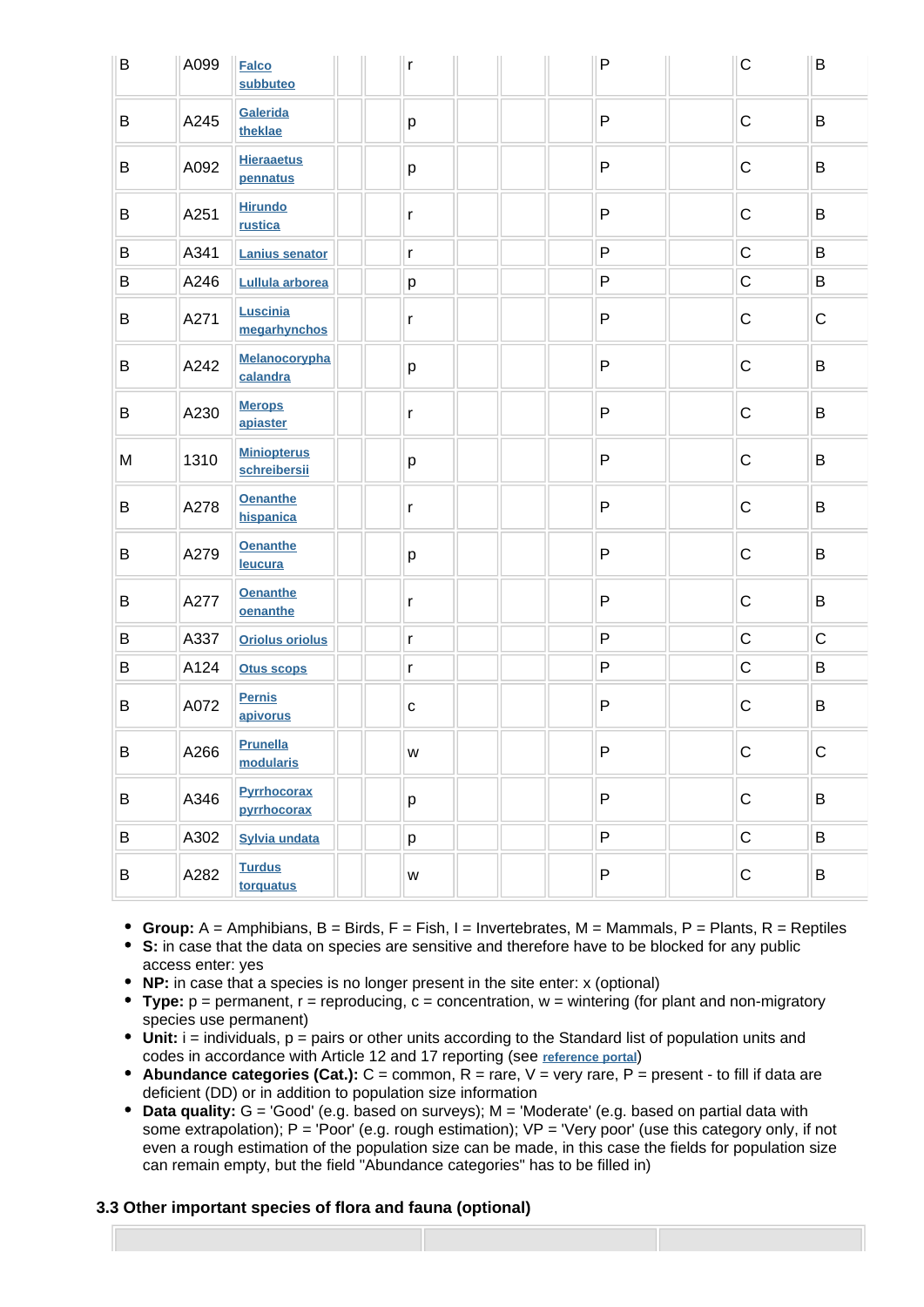| <b>Species</b> |             |                                                 |              |           | Population in the site |            |  |                | <b>Motivation</b>              |             |                     |              |              |              |
|----------------|-------------|-------------------------------------------------|--------------|-----------|------------------------|------------|--|----------------|--------------------------------|-------------|---------------------|--------------|--------------|--------------|
| Group          | <b>CODE</b> | <b>Scientific</b><br><b>Name</b>                | $\mathbf{s}$ | <b>NP</b> | <b>Size</b>            |            |  | Cat.           | <b>Species</b><br><b>Annex</b> |             | Other<br>categories |              |              |              |
|                |             |                                                 |              |           | <b>Min</b>             | <b>Max</b> |  | <b>C R V P</b> | IV                             | $\mathbf V$ | $\mathsf{A}$        | $\, {\bf B}$ | $\mathbf c$  | D            |
| R              |             | <b>Acanthodactylus</b><br>erythrurus            |              |           |                        |            |  | $\mathsf{R}$   |                                |             | X                   |              |              |              |
| $\sf B$        |             | <b>Accipiter gentilis</b>                       |              |           |                        |            |  | $\mathsf{C}$   |                                |             | $\sf X$             |              |              |              |
| $\sf B$        |             | <b>Accipiter nisus</b>                          |              |           |                        |            |  | $\mathsf C$    |                                |             | $\sf X$             |              |              |              |
| $\mathsf A$    | 1191        | <b>Alytes</b><br>obstetricans                   |              |           |                        |            |  | $\mathsf{R}$   | X                              |             | X                   |              |              |              |
| $\mathsf{P}$   |             | <b>Arbutus unedo</b>                            |              |           |                        |            |  | $\mathsf{R}$   |                                |             |                     |              |              | X            |
| P              |             | <b>Asplenium</b><br>fontanum subsp.<br>fontanum |              |           |                        |            |  | $\mathsf{R}$   |                                |             |                     |              |              | X            |
| $\sf B$        |             | <b>Athene noctua</b>                            |              |           |                        |            |  | $\mathsf C$    |                                |             | X                   |              |              |              |
| R              |             | <b>Blanus cinereus</b>                          |              |           |                        |            |  | $\mathsf{R}$   |                                |             | X                   |              |              |              |
| $\mathsf A$    |             | <b>Bufo bufo</b>                                |              |           |                        |            |  | $\mathsf C$    |                                |             |                     |              | X            |              |
| $\mathsf A$    | 1202        | <b>Bufo calamita</b>                            |              |           |                        |            |  | R              | X                              |             | X                   |              |              |              |
| B              |             | <b>Buteo buteo</b>                              |              |           |                        |            |  | $\mathsf C$    |                                |             | X                   |              |              |              |
| P              |             | <b>Buxus</b><br>sempervirens                    |              |           |                        |            |  | $\mathsf{R}$   |                                |             |                     |              |              | $\mathsf{X}$ |
| P              |             | <b>Celtis australis</b>                         |              |           |                        |            |  | $\mathsf{R}$   |                                |             |                     |              |              | $\mathsf{X}$ |
| B              |             | <b>Certhia</b><br>brachydactyla                 |              |           |                        |            |  | P              |                                |             | X                   |              |              |              |
| B              |             | <b>Cisticola</b><br>juncidis                    |              |           |                        |            |  | $\mathsf{R}$   |                                |             | X                   |              |              |              |
| R              | 1288        | <b>Coluber</b><br>hippocrepis                   |              |           |                        |            |  | $\mathsf C$    | $\mathsf{X}$                   |             | X                   |              |              |              |
| B              |             | <b>Columba oenas</b>                            |              |           |                        |            |  | $\mathsf C$    |                                |             |                     |              | $\mathsf{X}$ |              |
| P              |             | <b>Colutea</b><br>brevialata                    |              |           |                        |            |  | $\mathsf V$    |                                |             |                     |              |              | X            |
| P              |             | Colutea<br>hispanica                            |              |           |                        |            |  | $\mathsf{R}$   |                                |             |                     |              |              | X            |
| $\mathsf{R}$   |             | <b>Coronella</b><br>girondica                   |              |           |                        |            |  | $\mathsf{R}$   |                                |             | X                   |              |              |              |
| $\, {\bf B}$   |             | <b>Corvus corax</b>                             |              |           |                        |            |  | $\mathsf{R}$   |                                |             |                     |              | X            |              |
| M              |             | <b>Crocidura</b><br>russula                     |              |           |                        |            |  | $\mathbf C$    |                                |             |                     |              | $\mathsf{X}$ |              |
| $\sf P$        |             | <b>Dictamnus</b><br>hispanicus                  |              |           |                        |            |  | $\mathsf{R}$   |                                |             |                     |              |              | X            |
| $\mathsf{R}$   |             | <b>Elaphe scalaris</b>                          |              |           |                        |            |  | $\mathsf{R}$   |                                |             | X                   |              |              |              |
| M              |             | <b>Eliomys</b><br>quercinus                     |              |           |                        |            |  | R              |                                |             |                     |              | X            |              |
| B              |             | Emberiza cia                                    |              |           |                        |            |  | $\mathsf C$    |                                |             | X                   |              |              |              |
| B              |             | <b>Emberiza cirlus</b>                          |              |           |                        |            |  | $\mathsf C$    |                                |             | X                   |              |              |              |
|                |             | Ephedra<br>nebrodensis                          |              |           |                        |            |  |                |                                |             |                     |              |              |              |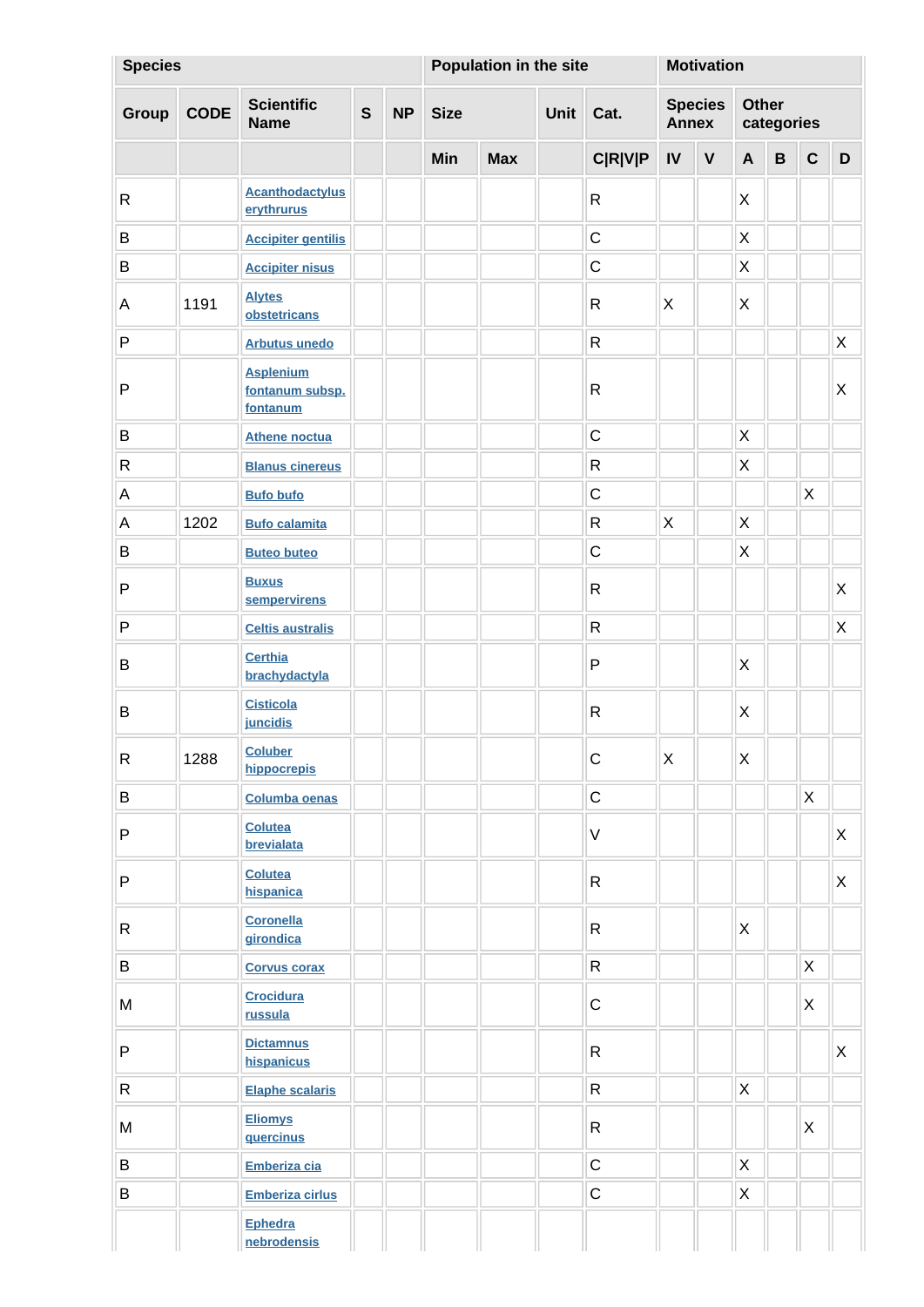| $\sf P$                                                                               |      | subsp.<br>nebrodensis                                |  |  | ${\sf R}$    |              |                           |   |         | X           |
|---------------------------------------------------------------------------------------|------|------------------------------------------------------|--|--|--------------|--------------|---------------------------|---|---------|-------------|
| M                                                                                     | 5277 | <b>Eptesicus</b><br><b>isabellinus</b>               |  |  | $\mathsf{P}$ | X            | X                         |   |         |             |
| P                                                                                     |      | Erica multiflora                                     |  |  | ${\sf R}$    |              |                           |   |         | $\mathsf X$ |
| M                                                                                     |      | <b>Erinaceus</b><br>europaeus                        |  |  | ${\sf P}$    |              |                           |   | X       |             |
| B                                                                                     |      | <b>Erithacus</b><br>rubecula                         |  |  | $\mathsf C$  |              | X                         |   |         |             |
| B                                                                                     |      | <b>Falco</b><br>tinnunculus                          |  |  | $\mathsf C$  |              | X                         |   |         |             |
| M                                                                                     | 1363 | <b>Felis silvestris</b>                              |  |  | $\vee$       | $\sf X$      | $\pmb{\times}$            |   |         |             |
| B                                                                                     |      | <b>Fringilla coelebs</b>                             |  |  | $\mathsf C$  |              |                           |   | $\sf X$ |             |
| B                                                                                     |      | Galerida cristata                                    |  |  | ${\sf R}$    |              | $\mathsf X$               |   |         |             |
| ${\sf M}$                                                                             |      | Genetta genetta                                      |  |  | ${\sf R}$    |              |                           |   | Χ       |             |
| ${\sf P}$                                                                             |      | Guillonea scabra                                     |  |  | $\mathsf{R}$ |              |                           |   |         | $\mathsf X$ |
| P                                                                                     |      | <b>Juniperus</b><br>oxycedrus<br>subsp.<br>oxycedrus |  |  | $\mathsf C$  |              |                           |   |         | $\sf X$     |
| P                                                                                     |      | <b>Juniperus</b><br>phoenicea<br>subsp.<br>phoenicea |  |  | $\mathsf C$  |              |                           |   |         | $\sf X$     |
| $\sf B$                                                                               |      | <b>Lanius excubitor</b>                              |  |  | $\mathsf C$  |              | $\boldsymbol{\mathsf{X}}$ |   |         |             |
| $\mathsf{P}$                                                                          |      | Linaria<br>cavanillesii                              |  |  | $\vee$       |              |                           | X |         |             |
| $\sf B$                                                                               |      | Loxia curvirostra                                    |  |  | ${\sf R}$    |              | $\boldsymbol{\mathsf{X}}$ |   |         |             |
| R                                                                                     |      | <b>Malpolon</b><br>monspessulanus                    |  |  | С            |              |                           |   | X       |             |
| M                                                                                     |      | <b>Meles meles</b>                                   |  |  | $\mathsf V$  |              |                           |   | X       |             |
| ${\sf P}$                                                                             |      | <b>Micromeria</b><br>fruticosa                       |  |  | $\mathsf R$  |              |                           |   |         | X           |
| $\sf B$                                                                               |      | <b>Millaria calandra</b>                             |  |  | $\mathsf C$  |              |                           |   | X       |             |
| B                                                                                     |      | <b>Monticola</b><br>solitarius                       |  |  | P            |              | $\mathsf{X}$              |   |         |             |
| B                                                                                     |      | <b>Motacilla alba</b>                                |  |  | $\mathsf C$  |              | X                         |   |         |             |
| $\mathsf{M}% _{T}=\mathsf{M}_{T}\!\left( a,b\right) ,\ \mathsf{M}_{T}=\mathsf{M}_{T}$ |      | <b>Mustela nivalis</b>                               |  |  | $\mathsf{R}$ |              |                           |   | X       |             |
| R                                                                                     |      | <b>Natrix maura</b>                                  |  |  | ${\sf R}$    |              | $\mathsf X$               |   |         |             |
| ${\sf M}$                                                                             | 1328 | <b>Nyctalus</b><br><b>lasiopterus</b>                |  |  | P            | $\mathsf{X}$ | X                         |   |         |             |
| ${\sf P}$                                                                             |      | Olea europaea<br>var. sylvestris                     |  |  | ${\sf R}$    |              |                           |   |         | X           |
| $\sf B$                                                                               |      | <b>Parus caeruleus</b>                               |  |  | ${\sf R}$    |              | $\pmb{\times}$            |   |         |             |
| B                                                                                     |      | Parus major                                          |  |  | $\mathsf C$  |              | $\mathsf X$               |   |         |             |
| $\sf B$                                                                               |      | <b>Passer</b><br>montanus                            |  |  | $\mathsf{R}$ |              | X                         |   |         |             |
|                                                                                       |      | <b>Petronia</b>                                      |  |  |              |              |                           |   |         |             |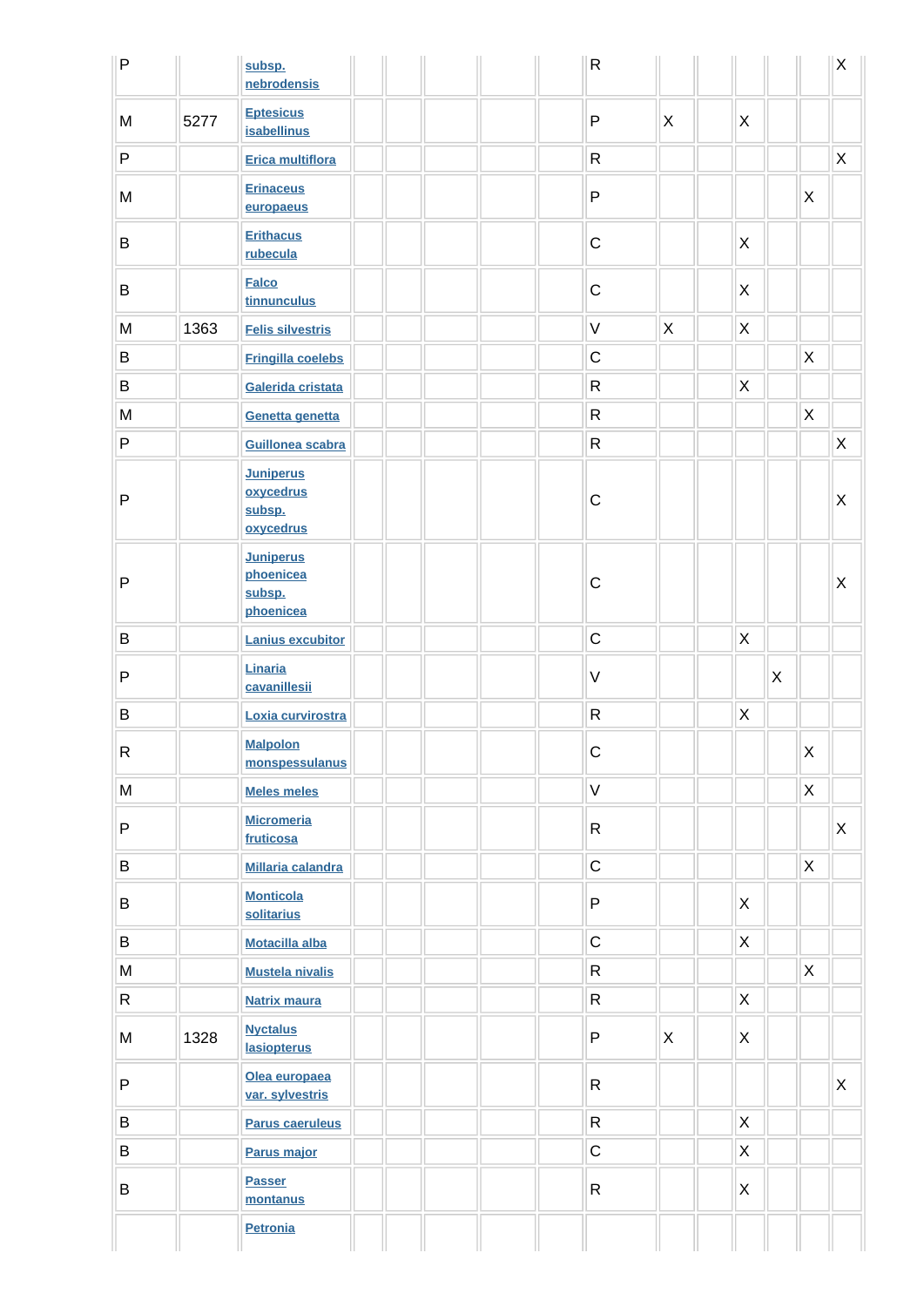| B            |      | petronia                                                   |  |  | ${\sf R}$                                                                                                                                                                                                                                                                                                                                                                                                                                                |                           | $\mathsf X$               |   |   |                         |
|--------------|------|------------------------------------------------------------|--|--|----------------------------------------------------------------------------------------------------------------------------------------------------------------------------------------------------------------------------------------------------------------------------------------------------------------------------------------------------------------------------------------------------------------------------------------------------------|---------------------------|---------------------------|---|---|-------------------------|
| P            |      | Phillyrea<br>angustifolia                                  |  |  | $\mathsf{R}$                                                                                                                                                                                                                                                                                                                                                                                                                                             |                           |                           |   |   | $\mathsf X$             |
| P            |      | Phillyrea media                                            |  |  | $\vee$                                                                                                                                                                                                                                                                                                                                                                                                                                                   |                           |                           |   |   | $\mathsf X$             |
| B            |      | <b>Phoenicurus</b><br>ochrorus                             |  |  | $\mathsf R$                                                                                                                                                                                                                                                                                                                                                                                                                                              |                           | $\boldsymbol{\mathsf{X}}$ |   |   |                         |
| B            |      | <b>Picus viridis</b>                                       |  |  | $\mathsf C$                                                                                                                                                                                                                                                                                                                                                                                                                                              |                           | $\pmb{\times}$            |   |   |                         |
| M            | 2016 | <b>Pipistrellus</b><br>kuhlii                              |  |  | ${\sf P}$                                                                                                                                                                                                                                                                                                                                                                                                                                                | $\mathsf{X}$              | X                         |   |   |                         |
| M            | 1309 | <b>Pipistrellus</b><br>pipistrellus                        |  |  | $\mathsf C$                                                                                                                                                                                                                                                                                                                                                                                                                                              | $\mathsf{X}$              | $\mathsf{X}$              |   |   |                         |
| M            | 5009 | <b>Pipistrellus</b><br>pygmaeus                            |  |  | $\mathsf C$                                                                                                                                                                                                                                                                                                                                                                                                                                              | $\mathsf{X}$              | $\mathsf{X}$              |   |   |                         |
| P            |      | <b>Pistacia</b><br><b>lentiscus</b>                        |  |  | $\mathsf C$                                                                                                                                                                                                                                                                                                                                                                                                                                              |                           |                           |   |   | $\mathsf{X}$            |
| P            |      | <b>Pistacia</b><br>terebinthus                             |  |  | $\mathsf{R}$                                                                                                                                                                                                                                                                                                                                                                                                                                             |                           |                           |   |   | X                       |
| M            | 1329 | <b>Plecotus</b><br>austriacus                              |  |  | ${\sf P}$                                                                                                                                                                                                                                                                                                                                                                                                                                                | $\boldsymbol{\mathsf{X}}$ | $\mathsf{X}$              |   |   |                         |
| $\mathsf{R}$ |      | <b>Podarcis</b><br>hispanica                               |  |  | $\mathsf C$                                                                                                                                                                                                                                                                                                                                                                                                                                              |                           | $\mathsf{X}$              |   |   |                         |
| P            |      | <b>Populus alba</b>                                        |  |  | $\mathsf{R}% _{T}=\mathsf{R}_{T}\!\left( a,b\right) ,\ \mathsf{R}_{T}=\mathsf{R}_{T}\!\left( a,b\right) ,\ \mathsf{R}_{T}=\mathsf{R}_{T}\!\left( a,b\right) ,\ \mathsf{R}_{T}=\mathsf{R}_{T}\!\left( a,b\right) ,\ \mathsf{R}_{T}=\mathsf{R}_{T}\!\left( a,b\right) ,\ \mathsf{R}_{T}=\mathsf{R}_{T}\!\left( a,b\right) ,\ \mathsf{R}_{T}=\mathsf{R}_{T}\!\left( a,b\right) ,\ \mathsf{R}_{T}=\mathsf{R}_{T}\!\left( a,b\right) ,\ \mathsf{R}_{T}=\math$ |                           |                           |   |   | $\mathsf X$             |
| $\mathsf{R}$ |      | <b>Psammodromus</b><br>algirus                             |  |  | $\mathsf C$                                                                                                                                                                                                                                                                                                                                                                                                                                              |                           | $\pmb{\times}$            |   |   |                         |
| B            |      | Ptyonoprogne<br>rupestris                                  |  |  | ${\sf P}$                                                                                                                                                                                                                                                                                                                                                                                                                                                |                           | X                         |   |   |                         |
| P            |      | Quercus<br>coccifera                                       |  |  | $\mathsf C$                                                                                                                                                                                                                                                                                                                                                                                                                                              |                           |                           |   |   | X                       |
| P            |      | <b>Quercus faginea</b><br>subsp. faginea                   |  |  | V.                                                                                                                                                                                                                                                                                                                                                                                                                                                       |                           |                           |   |   | $\mathsf{X}$            |
| P            |      | Quercus<br>rotundifolia                                    |  |  | $\mathsf C$                                                                                                                                                                                                                                                                                                                                                                                                                                              |                           |                           |   |   | $\pmb{\times}$          |
| A            |      | Rana perezi                                                |  |  | $\mathsf{R}$                                                                                                                                                                                                                                                                                                                                                                                                                                             |                           |                           |   | X |                         |
| P            |      | Rhamnus<br>alaternus                                       |  |  | $\mathsf C$                                                                                                                                                                                                                                                                                                                                                                                                                                              |                           |                           |   |   | X                       |
| P            |      | <b>Rhamnus</b><br><b>lycioides</b>                         |  |  | $\mathsf C$                                                                                                                                                                                                                                                                                                                                                                                                                                              |                           |                           |   |   | X                       |
| P            |      | <b>Ruscus</b><br>aculeatus                                 |  |  | $\mathsf{R}$                                                                                                                                                                                                                                                                                                                                                                                                                                             |                           |                           |   | X |                         |
| P            |      | <b>Sanguisorba</b><br>ancistroides                         |  |  | $\mathsf{R}$                                                                                                                                                                                                                                                                                                                                                                                                                                             |                           | $\boldsymbol{\mathsf{X}}$ |   |   |                         |
| P            |      | <b>Sarcocapnos</b><br>enneaphylla<br>subsp.<br>saetabensis |  |  | $\mathsf{R}$                                                                                                                                                                                                                                                                                                                                                                                                                                             |                           |                           |   |   | $\mathsf{\overline{X}}$ |
| B            |      | <b>Saxicola</b><br>torquata                                |  |  | $\mathbf C$                                                                                                                                                                                                                                                                                                                                                                                                                                              |                           | $\mathsf{X}$              |   |   |                         |
| P            |      | <b>Saxifraga</b><br>corsica subsp.<br>cossoniana           |  |  | $\vee$                                                                                                                                                                                                                                                                                                                                                                                                                                                   |                           |                           | X |   |                         |
|              |      |                                                            |  |  |                                                                                                                                                                                                                                                                                                                                                                                                                                                          |                           |                           |   |   |                         |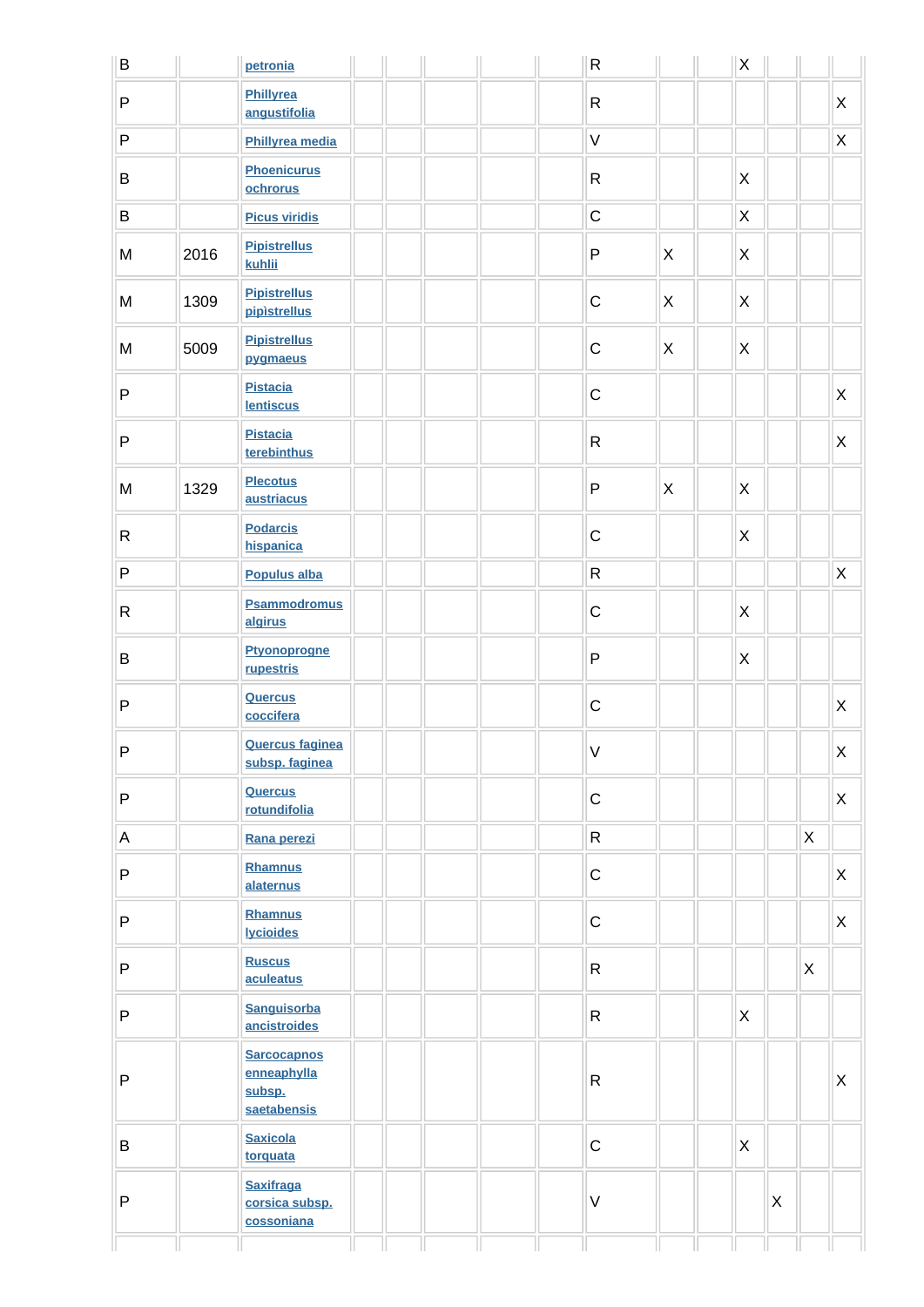| $\mathsf{P}$ | <b>Seseli</b><br>montanum<br>subsp.<br>granatense | $\vee$       | $\sf X$                   |         |                |
|--------------|---------------------------------------------------|--------------|---------------------------|---------|----------------|
| P            | Sorbus aria                                       | $\vee$       |                           |         | $\mathsf X$    |
| B            | <b>Strix aluco</b>                                | $\mathsf{R}$ | $\times$                  |         |                |
| B            | <b>Sturnus unicolor</b>                           | ${\sf P}$    |                           | X       |                |
| M            | <b>Suncus etruscus</b>                            | $\mathsf{P}$ |                           | $\sf X$ |                |
| $\mathsf{R}$ | <b>Tarentola</b><br>mauritanica                   | $\mathsf C$  | $\boldsymbol{\mathsf{X}}$ |         |                |
| $\mathsf{P}$ | <b>Teucrium</b><br>franchetianum                  | ${\sf P}$    | X                         |         |                |
| P            | <b>Teucrium</b><br><b>libanitis</b>               | $\mathsf{R}$ | X                         |         |                |
| P            | <b>Teucrium rivasii</b>                           | ${\sf R}$    | $\mathsf{X}$              |         |                |
| $\mathsf{P}$ | <b>Thymelaea</b><br>tinctoria subsp.<br>tinctoria | ${\sf R}$    |                           |         | X              |
| $\mathsf{R}$ | <b>Timon lepidus</b>                              | $\mathsf C$  |                           | X       |                |
| B            | <b>Troglodytes</b><br>troglodytes                 | ${\sf P}$    | X                         |         |                |
| B            | <b>Turdus</b><br>viscivorus                       | ${\sf P}$    |                           | X       |                |
| B            | <b>Tyto alba</b>                                  | $\mathsf{R}$ | $\pmb{\times}$            |         |                |
| P            | <b>Ulmus minor</b>                                | ${\sf R}$    |                           |         | $\mathsf X$    |
| B            | Upupa epops                                       | ${\sf R}$    | $\mathsf X$               |         |                |
| P            | <b>Viburnum tinus</b>                             | ${\sf R}$    |                           |         | $\pmb{\times}$ |
| $\mathsf{R}$ | Vipera latasti                                    | $\mathsf{C}$ |                           | X       |                |

- **Group:** A = Amphibians, B = Birds, F = Fish, Fu = Fungi, I = Invertebrates, L = Lichens, M = Mammals,  $P =$  Plants,  $R =$  Reptiles
- **CODE:** for Birds, Annex IV and V species the code as provided in the reference portal should be used in addition to the scientific name
- **S:** in case that the data on species are sensitive and therefore have to be blocked for any public access enter: yes
- **NP:** in case that a species is no longer present in the site enter: x (optional)
- **Unit:** i = individuals, p = pairs or other units according to the standard list of population units and codes in accordance with Article 12 and 17 reporting, (see **[reference portal](http://bd.eionet.europa.eu/activities/Natura_2000/reference_portal)**)
- **Cat.:** Abundance categories:  $C =$  common,  $R =$  rare,  $V =$  very rare,  $P =$  present
- **Motivation categories: IV, V:** Annex Species (Habitats Directive), **A:** National Red List data; **B:** Endemics; **C:** International Conventions; **D:** other reasons

### <span id="page-7-0"></span>**4. SITE DESCRIPTION**

#### **4.1 General site character**

#### **[Back to top](#page-0-0)**

| <b>Habitat class</b> | % Cover |
|----------------------|---------|
| N <sub>22</sub>      | 5.0     |
| N <sub>21</sub>      | 1.0     |
| N <sub>09</sub>      | 5.0     |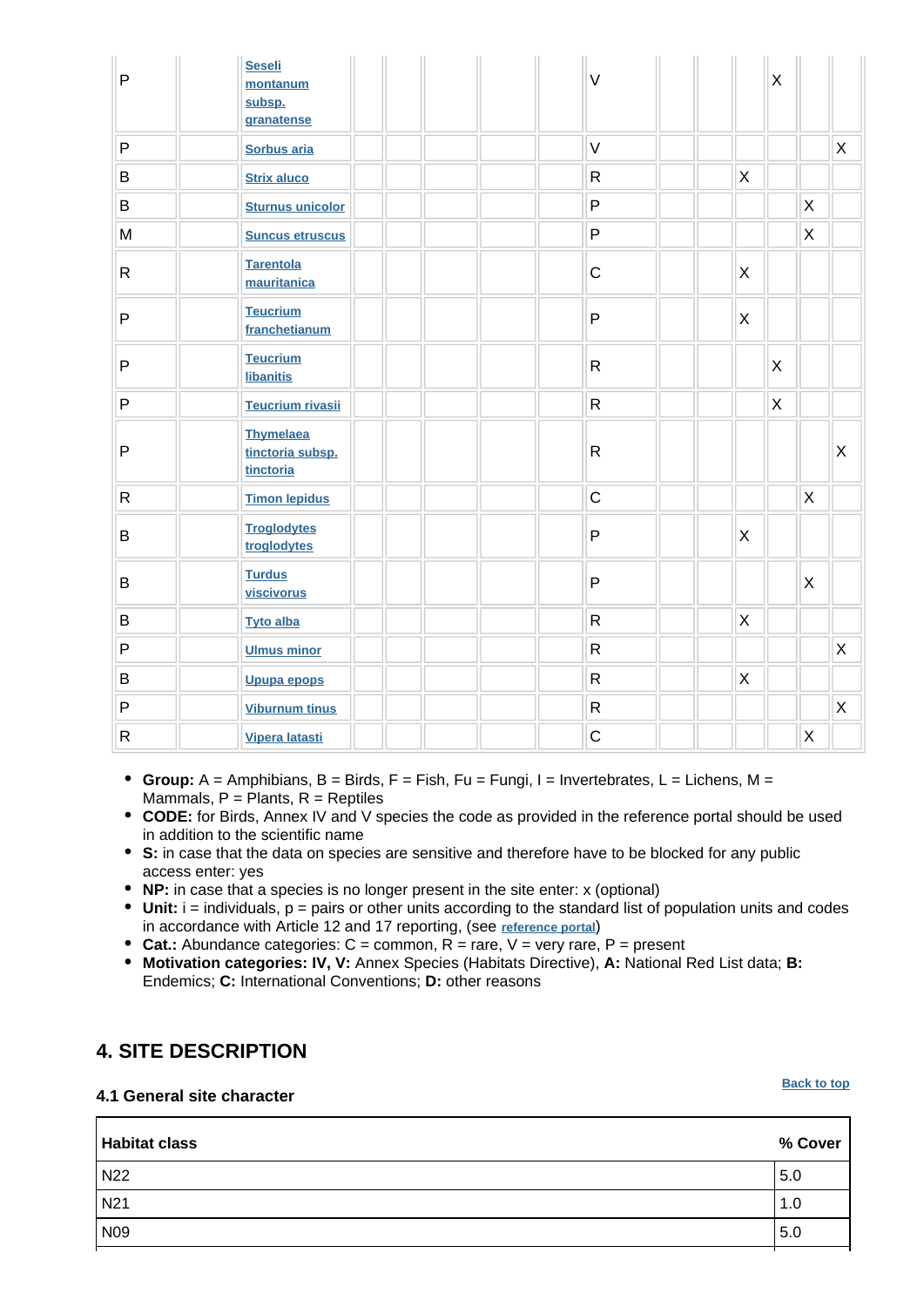| <b>N17</b>                 | 70.0 |
|----------------------------|------|
| <b>N08</b>                 | 15.0 |
| <b>N18</b>                 | 4.0  |
| <b>Total Habitat Cover</b> | 100  |

#### **Other Site Characteristics**

Sierra abrupta de naturaleza calcárea.

#### **4.2 Quality and importance**

El enclave de este espacio presenta la peculiaridad de ser la zona de la Región de Murcia más influenciada por la flora valenciana. Se presenta en esta Sierra un buen carrascal y coscojar, y abundantes pastizales de Brachypodium retusum. Erica multiflora y Sorbus aria son interesantes táxones que llegan muy puntualmente a la Región. Hay numerosas especies protegidas y algunas especies incluidas en la Lista Roja Nacional. Las especies de flora incluidas en el apartado 3.3 bajo el motivo "Otras razones" están protegidas a nivel regional por el Decreto nº 50/2003, de 30 de mayo, por el que se crea el Catálogo Regional de Flora Silvestre Protegida de la Región de Murcia y se dictan normas para el aprovechamiento de diversas especies forestales. Destaca el grupo de las rapaces rupílas como águila real, búho real y halcón peregrino; y forestales como águila calzada, alcotán y cárabo.

#### **4.3 Threats, pressures and activities with impacts on the site**

The most important impacts and activities with high effect on the site

| Negative Impacts        |                                              |                                   |                           |
|-------------------------|----------------------------------------------|-----------------------------------|---------------------------|
| Rank                    | <b>Threats</b><br>and<br>pressures<br>[code] | Pollution<br>(optional)<br>[code] | inside/outside<br>[i o b] |
| M                       | D01.02                                       |                                   |                           |
| M                       | A01                                          |                                   |                           |
| M                       | A04                                          |                                   | b                         |
| Η                       | D01.02                                       |                                   | о                         |
| $\overline{\mathsf{M}}$ | G01.02                                       |                                   |                           |
| M                       | E01.03                                       |                                   | 0                         |

| Positive Impacts |                                                |                            |                           |
|------------------|------------------------------------------------|----------------------------|---------------------------|
| <b>IRank</b>     | Activities,<br>management (optional)<br>[code] | <b>Pollution</b><br>[code] | inside/outside<br>[i o b] |

Rank:  $H = h$ igh,  $M = \text{medium}$ ,  $L = \text{low}$ 

Pollution:  $N =$  Nitrogen input, P = Phosphor/Phosphate input, A = Acid input/acidification,  $T =$  toxic inorganic chemicals,  $O =$  toxic organic chemicals,  $X =$  Mixed pollutions

 $i = inside, o = outside, b = both$ 

#### **4.4 Ownership (optional)**

| ype     |                           | [%] |  |
|---------|---------------------------|-----|--|
|         | National/Federal          | 0   |  |
|         | State/Province            | 0   |  |
|         | Public<br>Local/Municipal | ი   |  |
|         | Any Public                | 99  |  |
|         | Joint or Co-Ownership     | 0   |  |
| Private |                           |     |  |
| Unknown |                           | ი   |  |
| sum     |                           |     |  |

#### **4.5 Documentation**

- VAERSA 1995. Estudios Básicos del Plan de Ordernación de Sierra Salinas. Consejería de Medio Ambiente, Agricultura y Agua de la Comunidad Autónoma de la Región de Murcia. Murcia. - Alcaraz, F. 1984 "Flora y vegetación del NE de Murcia". Publ. Univ. Murcia. Murcia.
- Sánchez-Gómez, P.; J. Guerra; E. Coy; A. Hernández; S. Fernández & A.F. Carrillo. 1996. "Flora de Murcia. Claves de identificación de plantas vasculares". D.M. Murcia.
- Sánchez-Gómez, P.; J. Guerra; A. Hernández; S. Fernández; E. Coy; A.F.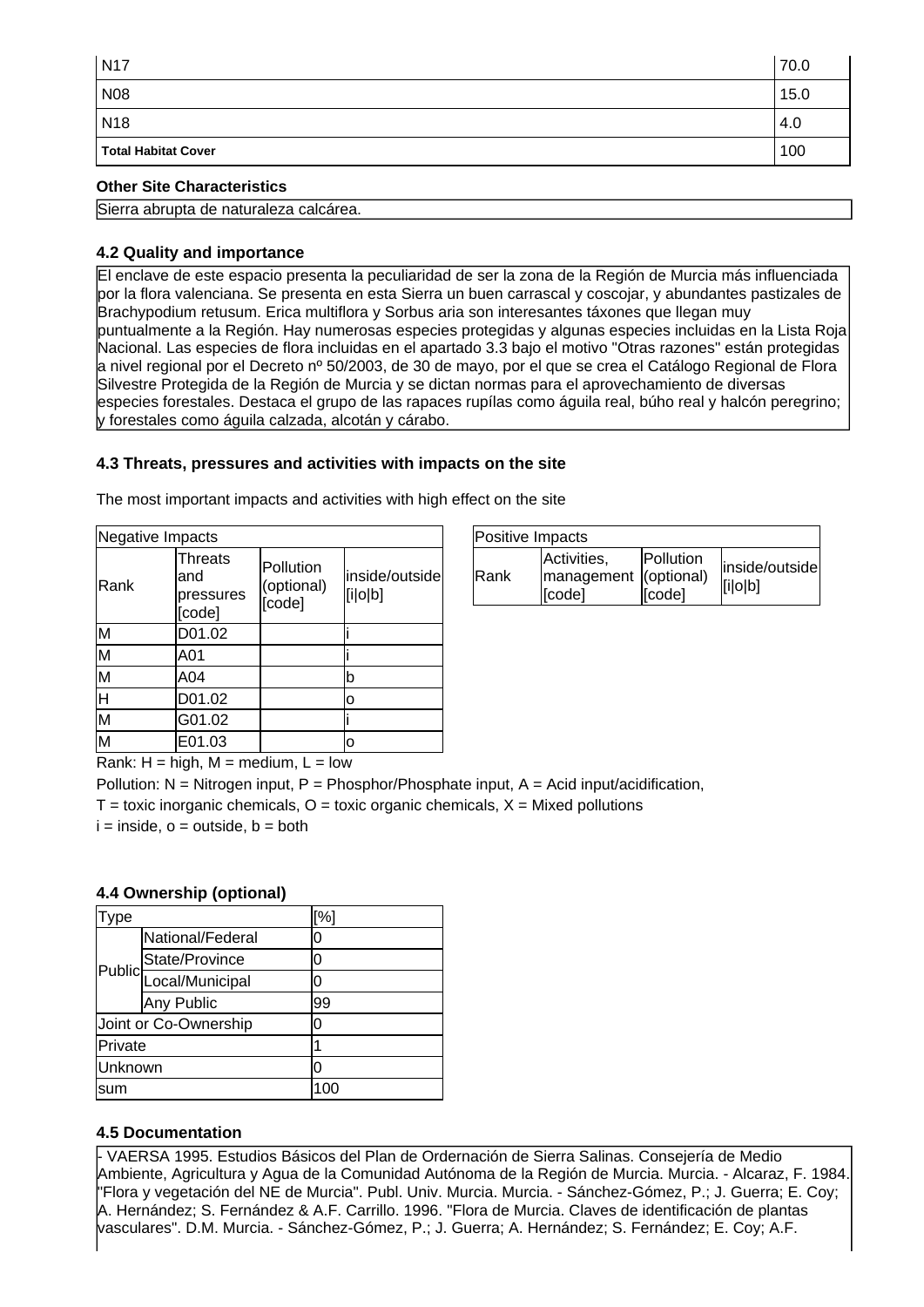Carrillo; M.J. Tamayo; J. Güemes & J. Rivera. 1997. "Flora selecta de Murcia. Plantas endémicas, raras o amenazadas". Consejería de Medio Ambiente, Agricultura y Agua de la Región de Murcia. Murcia.
- Comunidad Autónoma de la Región de Murcia. Decreto nº 50/2003, de 30 de mayo, por el que se crea el Catálogo Regional de Flora Silvestre Protegida de la Región de Murcia y se dictan normas para el aprovechamiento de diversas especies forestales (BORM nº 131, de 10 de junio de 2003).
- Comunidad Autónoma de la Región de Murcia. Ley 4/1992, de 30 de julio, de Ordenación y Protección del Territorio de la Región de Murcia (BORM nº 189, de 14 de agosto de 1992). - Comunidad Autónoma de la Región de Murcia. Ley 7/1995, de 21 de abril, de la Fauna Silvestre de la Región de Murcia (BORM nº 102, de 4 de mayo de 1995).
- Comunidad Autónoma de la Región de Murcia. Orden de 3 de julio, por la que se aprueba inicialmente el Plan de Ordenación de los Recursos Naturales (PORN) de la Sierra de Salinas (BORM nº 160, de 2 de julio de 2002). - Alcaraz, F. J., J. A. Barreña, M. Clemente, A. J. González, J. López, D. Rivera & S. Ríos. 2008. Manual de interpretación de los hábitats naturales y seminaturales de la Región de Murcia. Dirección General del Medio Natural. Tomos 1-7.
- Lisón, F. 2010. Actualización del inventario regional de poblaciones de quirópteros, medidas de protección específicas para los refugios de importancia en la Región de Murcia y elaboración de documentos básicos de planes de gestión de los Lugares de Importancia Comunitaria (LIC) con poblaciones de quirópteros incluidos en el Anexo II de la Directiva 92/43/CEE. SGS-TECNOS, S. A. para la Dirección General de Patrimonio Natural y Biodiversidad, Consejería de Agricultura y Agua de la Región de Murcia. Inédito. - Pastor, A. & Gonzálvez, F (2010). ?Actualización de la información disponible sobre la distribución de los mamíferos carnívoros en los Espacios Naturales Protegidos de la Región de Murcia. Año 2010?. Dirección General de Patrimonio Natural y Biodiversidad. Comunidad Autónoma de la Región de Murcia.
- Libro Rojo de los Vertebrados de la Región de Murcia (2006). Dirección General del Medio Natural. Consejería de Industria y Medio Ambiente. Región de Murcia, 358 pp.
- Real Decreto 139/2011, de 4 de febrero, para el desarrollo del Listado de Especies Silvestres en Régimen de Protección Especial y del Catálogo Español de Especies Amenazadas.
- (3) Moreno, J.C., coord. 2008. Lista Roja 2008 de la flora vascular española. Dirección General de Medio Natural y Política Forestal (Ministerio de Medio Ambiente, y Medio Rural y Marino, y Sociedad Española de Biología de la Conservación de Plantas), Madrid, 86 pp.
- (5) Sánchez P. & J. Guerra. 2011 Nueva flora de Murcia. DM. 516 pp.
- (7) VV.AA. 2010. Programa de Conservación de Flora de Flora Silvestre Protegida. DGPNB. (Inédito).
- (9) Sánchez, P., M. Á. Carrión, A. Hernández & J. Guerra. 2002. Libro rojo de la flora silvestre protegida de la Región de Murcia. Volumen I y II. Dirección General del Medio Natural.Murcia. 686 pp.
- (22) SÁNCHEZ, P., J. GUERRA, E. RODRÍGUEZ, J. B. VERA, J. A. LÓPEZ, J. F. JIMÉNEZ, S. FERNÁNDEZ & A. HERNÁNDEZ. 2005. Lugares de Interés Botánico de la Región de Murcia. Dirección General del Medio Natural. Cartagena. 176 pp. - (31) BAÑARES Á., BLANCA G., GÜEMES J., MORENO J.C. &. ORTIZ S., eds. 2004. Atlas y Libro Rojo de la Flora Vascular Amenazada de España. Dirección General de Conservación de la Naturaleza. Madrid, 1.069 pp. - (40) VV. AA. 2008. Borrador Plan de Gestión del LIC ?Sierra de Salinas ES6200008" (Inédito).

## <span id="page-9-0"></span>**5. SITE PROTECTION STATUS (optional)**

| Code<br>Cover [%]<br>Code<br>Cover [%]<br>Code<br>Cover [%]<br><b>ES21</b><br>100.0<br>Type code<br>Site name<br><b>Type</b> | 5.1 Designation types at national and regional level: |  |  | <b>DACK TO TOP</b> |
|------------------------------------------------------------------------------------------------------------------------------|-------------------------------------------------------|--|--|--------------------|
|                                                                                                                              |                                                       |  |  |                    |
| 5.2 Relation of the described site with other sites:<br>designated at national or regional level:                            |                                                       |  |  |                    |
|                                                                                                                              |                                                       |  |  |                    |
|                                                                                                                              |                                                       |  |  |                    |
|                                                                                                                              |                                                       |  |  | Cover [%]          |

ES21 Sierra Salinas + 56.0

**[Back to top](#page-0-0)**

### **5.3 Site designation (optional)**

El lugar es Espacio Protegido Red Natura 2000 según la Ley 42/2007, de 13 de diciembre, del Patrimonio Natural y de la Biodiversidad. El lugar está totalmente incluido en el Paisaje Protegido Sierra de Salinas propuesto por Orden de 3 de julio, por la que se aprueba inicialmente el Plan de Ordenación de los Recursos Naturales (PORN) aprobado (PORN) de la Sierra de Salinas. El lugar es colindante con el lugar Sierra de Salinas (ES5213039 y ES0000457).